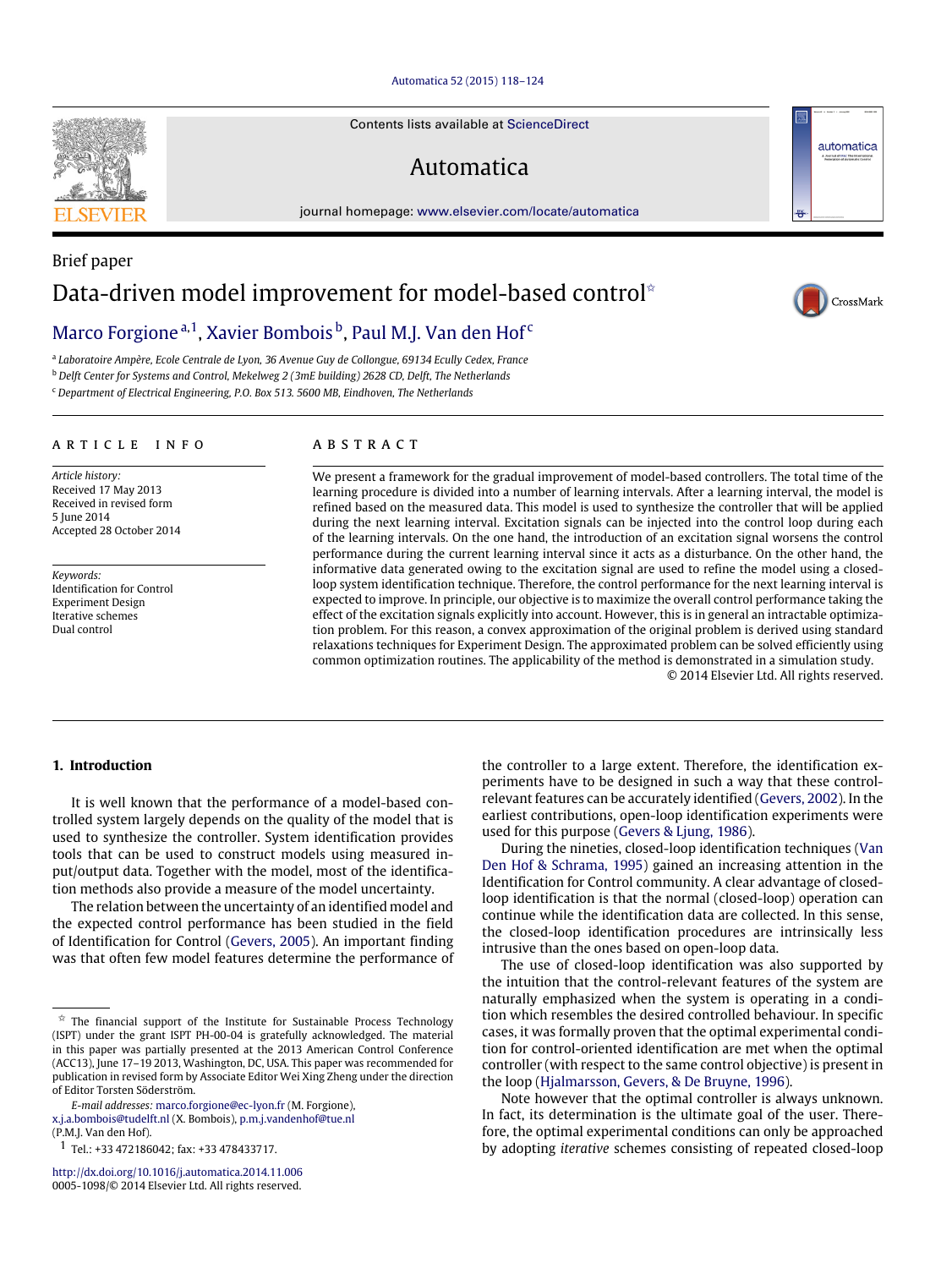identification and model-based control design steps [\(De](#page-6-8) [Callafon](#page-6-8) [&](#page-6-8) [Van](#page-6-8) [den](#page-6-8) [Hof,](#page-6-8) [1997;](#page-6-8) [Schrama,](#page-6-9) [1992\)](#page-6-9).

An aspect that was not thoroughly investigated in these contributions was the choice of the *excitation signals* fed to the system during the closed-loop experiments, often simply taken as white noise signals for ease of analysis. However, a careful choice of the excitation signals can be beneficial both to improve the model ac[c](#page-6-10)uracy and to limit the identification cost [\(Bombois,](#page-6-10) [Scorletti,](#page-6-10) [Gev](#page-6-10)[ers,](#page-6-10) [Van](#page-6-10) [den](#page-6-10) [Hof,](#page-6-10) [&](#page-6-10) [Hildebrand,](#page-6-10) [2006\)](#page-6-10). On the one hand, a high level of excitation leads to informative data sets which can be used to identify accurate models. On the other hand, the excitation signals also act as disturbances on the controlled system and consequently leads to a (temporary) performance degradation when they are applied. Therefore, there is a trade-off between the performance degradation due to the application of the excitation signals and the improvement that is expected due to the increased model accuracy. In the literature, the excitation is said to have a *dual effect* on the control performance [\(Tse](#page-6-11) [&](#page-6-11) [Bar-Shalom,](#page-6-11) [1973\)](#page-6-11) for this reason.

In this paper, we consider the problem of designing the excitation signals in an iterative identification/control scheme aiming to maximize the overall control performance, while guaranteeing a minimum performance level at all time. In our framework, the total time of the learning procedure is divided into a number of *learning intervals*. Excitation signals can be injected into the control loop during each of these intervals. After an interval, the measured data are used to refine the model using closed-loop identification. Based on that model, a new controller is designed. The controller is applied during the next learning interval, and so on and so forth for the following ones.

We define the cost  $\mathcal{T}_k$  of one interval *k* as the sum of the performance degradation due to the difference between the true system and the identified model (modelling error cost), and the one due to the presence of the excitation signal (excitation cost) during that interval. Following, we determine the excitation signals to be applied in each interval by minimizing the sum  $\sum_k \mathcal{T}_k$  of the cost over all the intervals, subject to a constraint  $\mathcal{T}_k \leq \tilde{\mathcal{T}}_k$  on the cost for each interval. Note that the modelling error cost in one interval depends on the excitation signals applied during all the previous intervals since the model is identified based on the previous data, while the excitation cost depends on the excitation signal applied during the current interval. Thus, we are here taking the dual effect of the excitation signals explicitly into account.

It has to be mentioned that the optimization problem that we would like to solve in order to find these excitation signal is intractable as such. However, using established relaxation techniques and tools developed in the field of Experiment Design (ED), we can derive an approximation of the original optimization problem that is convex and can be solved efficiently.

In fact, the problem of designing excitation signals which guarantee desired properties for the identified model has been extensively studied in the ED field. The classic ED approaches consider only two distinct phases: an identification phase in which the excitation signal is fed to the system and a model is identified, and a control phase in which a controller based on the identified model is applied. The objective is to find compromise between the excitation cost in the identification phase and the modelling error cost in the control phase [\(Bombois](#page-6-10) [et al.,](#page-6-10) [2006;](#page-6-10) [Gevers](#page-6-5) [&](#page-6-5) [Ljung,](#page-6-5) [1986\)](#page-6-5).

A limit of the classic approaches is that if the identification phase is too short, it might not be possible to satisfy the performance requirement for the control phase without violating constraints on the excitation in the identification phase. One could circumvent this issue by extending the duration of the identification phase, but this implies that he/she has to wait a longer time before having any improvement in the control performance.

Our approach can be seen as an extension of the classic ED to a situation with several phases (i.e. the learning intervals), and in which the dual effect of the excitation signal is considered altogether for all the learning intervals. As we will show in the numerical example, by considering several learning intervals we can gradually improve the controller and achieve a better overall performance than in a classic two-phase ED framework.

Our approach has also a certain analogy with the *actively adaptive* learning algorithms discussed in [Pronzato,](#page-6-12) [Kulcsár,](#page-6-12) [and](#page-6-12) [Walter](#page-6-12) [\(1996\)](#page-6-12), since it takes explicitly into account the dual effect of the excitation. However, the approach in [Pronzato](#page-6-12) [et al.](#page-6-12) [\(1996\)](#page-6-12) leads to stochastic dynamic optimization problems that can be solved only for very specific model structures and control objectives, while our approach can be applied to almost any LTI model structure and control objective. There are indeed important differences between [o](#page-6-12)ur approach and the one in [Pronzato](#page-6-12) [et al.](#page-6-12) [\(1996\)](#page-6-12). First, in [Pron](#page-6-12)[zato](#page-6-12) [et al.](#page-6-12) [\(1996\)](#page-6-12) the input is optimized for the identification and the control objective altogether, while in our framework the controller takes care of the control objective and the superposed excitation signal takes care of the identification objective. Second, the model is updated at each time instant in [Pronzato](#page-6-12) [et al.](#page-6-12) [\(1996\)](#page-6-12), while we perform the identification only at the end of a learning interval. These simplifications allow us to use the classical ED tools to tackle this complicate problem in a wider range of cases.

The rest of this paper is organized as follows. In Section [2](#page-1-0) the framework is discussed in detail. In Section [3](#page-3-0) the ED problem is introduced and the approximated convex optimization problem is derived. The framework is applied to a simulation study in Section [5](#page-4-0) and conclusions are drawn in Section [6.](#page-6-13)

#### <span id="page-1-0"></span>**2. The framework**

<span id="page-1-1"></span>The *true system S<sup>o</sup>* is the linear time-invariant system

$$
y = G_o(q^{-1})u + H_o(q^{-1})e
$$
\n(1)

where *u* is the input, *y* is the output, *e* is white Gaussian noise with variance  $\sigma_e^2$ , and  $q^{-1}$  is the unit-delay operator.  $G_o$  and  $H_o$  are stable discrete-time transfer functions; *H<sup>o</sup>* is monic and minimum phase.

*S*<sub>o</sub> is known to belong to a *model structure*  $\mathcal{M} = \{M(\theta), \ \theta \in \mathbb{R}^p\}$ where  $\theta$  is the model parameter. The true system  $S_0$  is described in *M* by a (unique) *true parameter*  $\theta_o$ , i.e.  $\exists$ ! $\theta_o \mid S_o = M(\theta_o)$ .

In order to reject the disturbance  $H_0(q^{-1})e$ , we would like to operate [\(1\)](#page-1-1) in closed loop. We assume that an initial model  $M_1 =$  $\widehat{M(\hat{\theta}_1)}$  and controller  $C_1 = C(\hat{\theta}_1)$  are available. However,  $M_1$  is a relatively poor representation of the true system *So*, and the performance of the initial loop  $[C_1 \quad S_0]$  is rather poor.

In the sequel, we will present an iterative model and controller update procedure whose objective is to gradually improve the accuracy of the model and the control performance. For this purpose, the total time of the learning procedure is divided into *n* learning intervals of duration *N*. During each interval, a specially tailored excitation signal  $r_k$  is applied to the loop. At the end of the interval, input and output data are collected and are used to improve the accuracy of the available model using prediction error identification. Based on the improved model, the controller is updated and applied to the true system for the next interval. The procedure is illustrated in [Fig. 1](#page-2-0) and will be presented in more detail in the next subsection.

**Remark 1.** If an initial model  $M_1$  is not available, or the uncertainty of  $M_1$  is so large that the controller  $C_1$  designed using such model could lead to an unstable loop  $[C_1 \quad S_0]$ , the first interval can be performed in open loop (i.e.  $C_1 = 0$ ). Indeed, the true system  $S_0$  is per se stable.

**Remark 2.** It is possible that the closed-loop system will be operated for a total time that is longer than the learning procedure itself. By setting a constraint  $T_N \leq T_N$  on the total cost in the last interval of the learning procedure, one can guarantee that the performance  $\bar{\tau}_N$  will be maintained for the rest of the closed-loop operation.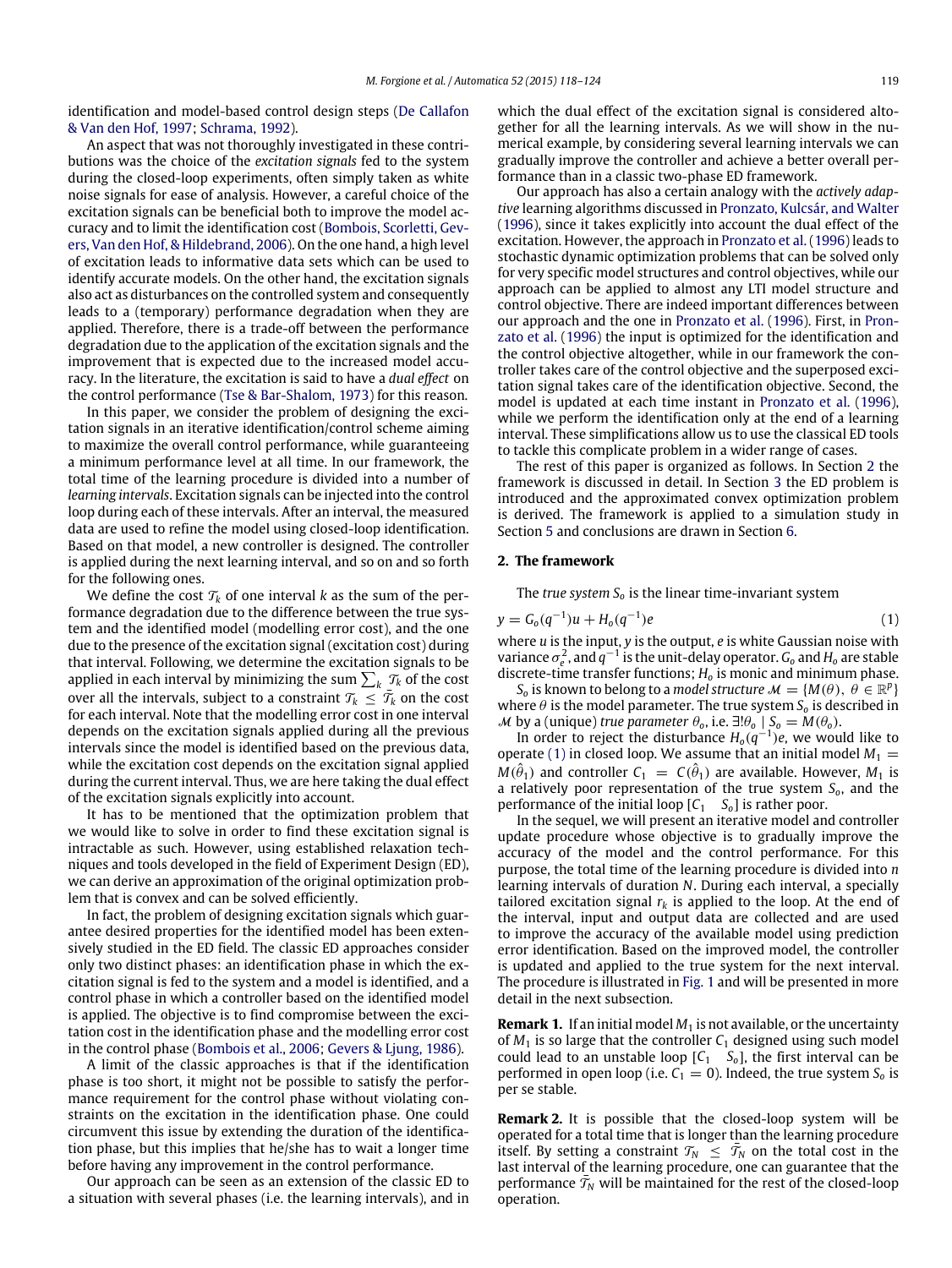<span id="page-2-0"></span>

**Fig. 1.** The *n* learning intervals with successive model and controller updates.

#### *2.1. Iterative identification and control design*

Suppose that we are about to start the learning interval *k*. At this moment, the true system is operated with a controller  $C(\hat{\theta}_k)$ which has been designed with an identified model  $M_k = M(\hat{\theta}_k).$  As will become clear in the sequel, the identified parameter vector  $\hat{\theta}_k$ is normally distributed around  $\theta$ <sup>o</sup> with a covariance matrix  $P_k$ .

During the *N* time samples of interval *k*, an excitation signal *r<sup>k</sup>* is applied (see [Fig. 1\)](#page-2-0) to the closed-loop system:  $u_k = r_k - C(\hat{\theta}_k) y_k$ . Even though other choices are possible, we will assume in the sequel that *r<sup>k</sup>* is chosen as a white noise signal filtered by an arbitrary FIR filter. At the end of interval *k*, the data set  $Z_k = \{u_k(t), y_k(t) \mid$  $t = 1, \ldots, N$  is collected and is used to obtain a more accurate model  $M_{k+1} \ = \ M(\hat{\theta}_{k+1}).$  For this purpose, the parameter vector  $\hat{\theta}_{k+1}$  is identified using not only the new data set  $Z_k$ , but also all previous data sets *<sup>Z</sup>k*−1, *<sup>Z</sup>k*−2, . . . , *<sup>Z</sup>*1. Since θˆ *<sup>k</sup>* has been determined using the previous data sets, this can be done by using  $\hat{\theta}_k$  and its  $\epsilon$ ovariance matrix  $P_k$  as a regularization term. Hence,  $\hat{\theta}_{k+1}$  is determined as

$$
\hat{\theta}_{k+1} = \arg\min_{\theta \in \mathbb{R}^p} \frac{1}{\sigma_e^2} \sum_{t=1}^N \varepsilon_k^2(t, \theta) + (\theta - \hat{\theta}_k)^{\top} P_k^{-1} (\theta - \hat{\theta}_k)
$$
(2)

 $\omega$  where  $\varepsilon_k(t, \theta) = H(q^{-1}, \theta)^{-1} (y_k(t) - G(q^{-1}, \theta) u_k(t))$ . Since  $\hat{\theta}_{k+1}$ is determined based on *kN* data and *N* has been chosen relatively large, it is acceptable to use the asymptotic properties of the prediction error estimate [\(Ljung,](#page-6-14) [1999\)](#page-6-14). Consequently, the parameter  $\hat{\theta}_{k+1}$  identified in this way is (assumed) normally distributed around  $\theta$ <sup>o</sup> with a covariance matrix  $P_{k+1}$  given by

$$
P_{k+1}^{-1} = I_k + P_k^{-1}
$$
\n(3)

where *I<sup>k</sup>* > 0 is the so-called *information matrix* corresponding to the data  $Z_k$ :  $I_k(\theta_o) = \frac{N}{\sigma_e^2} \bar{E} \left( \psi_k(t, \theta_o) \psi_k(t, \theta_o)^\top \right)$  with  $\psi_k(t, \theta_o) =$ 

 $-\frac{\partial \epsilon_k(t,\theta)}{\partial \theta}\Big|_{\theta=\theta_0}$  [\(Ljung,](#page-6-14) [1999\)](#page-6-14). Using the recursive nature of [\(3\),](#page-2-1) we have also that

$$
P_{k+1}^{-1} = I_k + I_{k-1} + \dots + I_1 + P_1^{-1}
$$
\n<sup>(4)</sup>

where  $P_1$  is the covariance matrix of the initial parameter vector  $\hat{\theta}_1$ . This covariance matrix is available for instance if the initial model had been previously identified using the prediction error framework. If that is not the case,  $P_1^{-1}$  can be set to 0 in [\(4\).](#page-2-2)

Since the updated parameter is estimated with an increasing number of data after each interval, its accuracy will increase for increasing *<sup>k</sup>*. In fact, we can define for each estimate θˆ *<sup>k</sup>* an *uncertainty*  $\epsilon$ *ellipsoid*  $\mathcal{D}_k$  *where the modelling error*  $\theta_o - \hat{\theta}_k$  *lies with a certain* probability  $\alpha$  as

$$
\mathcal{D}_k \triangleq \{ \delta \in \mathbb{R}^p \mid \delta^\top P_k^{-1} \delta \leq \chi_p^2(\alpha) \}
$$
 (5)

where  $\chi_p^2(\alpha)$  is the  $\alpha$ -percentile of the chi-squared distribution having *p* degrees of freedom. Due to [\(3\)](#page-2-1) and since  $I_k > 0$ , the volume of the uncertainty region decreases after each interval. Note that this property always holds if  $r_k$  is designed as filtered white noises and does not require  $r_k$  to be designed in an optimal sense.

The spectrum  $\Phi_{r_k}$  of the signal  $r_k$  can be parametrized as follows [\(Jansson](#page-6-15) [&](#page-6-15) [Hjalmarsson,](#page-6-15) [2005\)](#page-6-15):  $\Phi_{r_k}(\omega) = R_k(0) + 2$ <br>  $\sum_{j=1}^m R_k(j) \cos(j\omega)$  where  $R_k(j)$ ,  $j = 0, 1, ..., m$  is the autocorrefollows (Jansson & Hjalmarsson, 2005):  $\Phi_{r_k}(\omega) = R_k(0) + 2$ lation sequence of the signal  $r_k$ . The coefficients  $R_k(i)$  will be used as decision variables of the optimal experiment design problem. Using this linear parametrization of  $\Phi_{r_k}$ , the information matrix  $I_k$ defined below [\(3\)](#page-2-1) can be rewritten as an affine function of the coefficients *R<sup>k</sup>* [\(Bombois](#page-6-10) [et al.,](#page-6-10) [2006\)](#page-6-10). We will hereafter use the notation  $I_k(\theta_o, R_k)$  for the information matrix. Note that since  $I_k(\theta_o, R_k)$ is affine in  $R_k$ ,  $P_{k+1}^{-1}$  is affine in  $R_1, R_2, \ldots, R_k$  due to [\(4\).](#page-2-2)

Using the data  $Z_k$ , we have obtained a more accurate model  $M_{k+1} = M(\hat{\theta}_{k+1})$ . This new model can be used to design an updated controller  $C(\hat{\theta}_{k+1})$ . We will suppose that a control design method has been fixed a-priori and thus the controller is a function *C*(·) of the parameter vector. The choice for the controller design criterion is not important in the development of our framework.

Since the model  $M(\hat{\theta}_{k+1})$  is more accurate than  $M(\hat{\theta}_k)$ , the controller  $C(\hat{\theta}_{k+1})$  is very likely to perform better than the controller  $C(\hat{\theta}_k)$  that was in the loop during interval *k*. However, before applying this new controller to the true system, it is safer to verify whether  $C(\hat{\theta}_{k+1})$  does not destabilize any of the loops  $[C(\hat{\theta}_{k+1}) \quad M(\hat{\theta}_{k+1} + \delta)]$  with  $\delta \in \mathcal{D}_{k+1}$ . A necessary and sufficient condition to perform this robust stability test can be found in [Bombois,](#page-6-16) [Gevers,](#page-6-16) [Scorletti,](#page-6-16) [and](#page-6-16) [Anderson](#page-6-16) [\(2001\)](#page-6-16). If the controller  $C(\hat{\theta}_{k+1})$  passes this test, we have the guarantee that the loop  $[C(\hat{\theta}_{k+1})$  *S*<sub>0</sub>] is stable (with at least the probability  $\alpha$  related to  $\mathcal{D}_{k+1}$ ) and the controller  $C(\hat{\theta}_{k+1})$  can be applied during the interval  $k + 1$ .

<span id="page-2-6"></span><span id="page-2-5"></span>**Remark 3.** In the eventuality that robust stability is not validated for the controller  $C(\hat{\theta}_{k+1})$ , the controller  $C(\hat{\theta}_k)$  can be kept for the interval  $k + 1$ . This situation is further discussed in [Remark 7.](#page-4-1)

### *2.2. Total cost, modelling error cost, excitation cost*

<span id="page-2-1"></span>As mentioned in the introduction, one of the objectives of the optimal experiment design problem in this paper is to minimize the overall cost over the *n* intervals. The cost  $\mathcal{T}_k$  of interval *k* can be evaluated by comparing the output *y<sup>k</sup>* obtained during this interval and the output that would have been obtained in an ideal situation (i.e. a situation where we would perfectly know the true system  $S_0$ ). The output  $y_k$  during interval *k* is given by

<span id="page-2-3"></span><span id="page-2-2"></span>
$$
y_k(t) = \frac{\frac{y_{e,k}}{H_0}}{1 + C(\hat{\theta}_k)G_0} e(t) + \frac{\frac{y_{r,k}}{G_0}}{1 + C(\hat{\theta}_k)G_0} r_k
$$
(6)

while the output *y<sup>o</sup>* of the ideal loop is

<span id="page-2-4"></span>
$$
y_o(t) = \frac{H_o}{1 + C(\theta_o)G_o} e(t).
$$
 (7)

The differences between [\(6\)](#page-2-3) and [\(7\)](#page-2-4) are the presence of the term  $y_{r,k}$  (which is due to the excitation signal  $r_k$ ) in [\(6\)](#page-2-3) and the different controllers present in the two loops. Indeed, in the ideal loop the controller  $C(\theta_0)$  based on the true parameter  $\theta_0$  is present, while the controller  $C(\hat{\theta}_k)$  actually present in the loop during the interval  $k$  is designed based on the parameter  $\hat{\theta}_k$ .

The cost  $T_k$  can now be defined as the power of the difference  $y_k - y_o$  between these two outputs. Since  $r_k$  is independent of *e*, the total cost  $\mathcal{T}_k$  can be split up into the sum of a *modelling error cost*  $\mathcal{V}_k$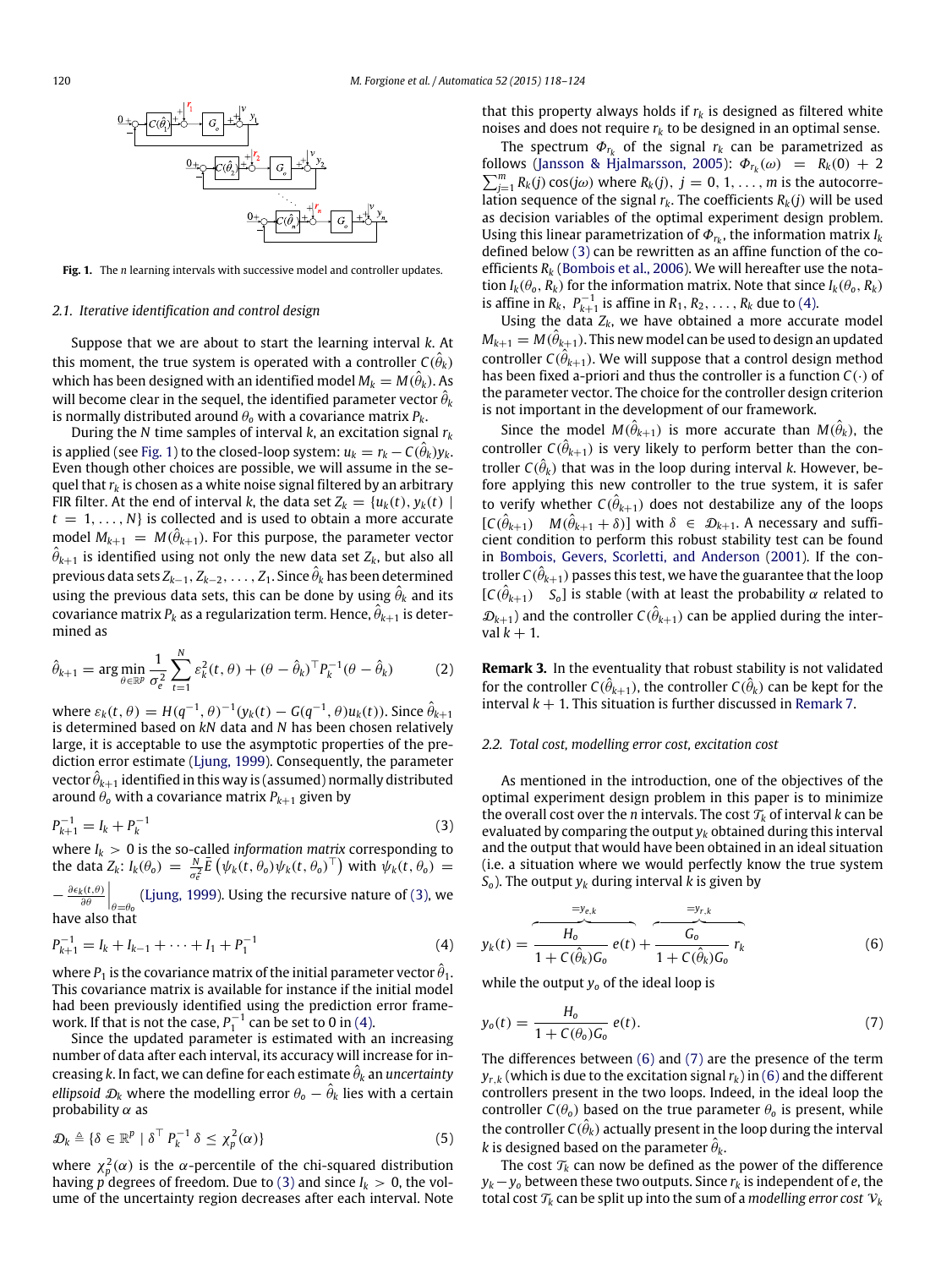(i.e. the power of  $y_{e,k} - y_o$ ) and an *excitation cost*  $\varepsilon_k$  (i.e. the power of *yr*,*k*). By applying the Parseval theorem, we get

$$
\mathcal{T}_{k} = \sqrt{\frac{H(\theta_{0})}{1 + C(\theta_{0})G(\theta_{0})} - \frac{H(\theta_{0})}{1 + C(\hat{\theta}_{k})G(\theta_{0})}} \Big|_{\mathcal{H}_{2}}^{2} \sigma_{e}^{2} + \frac{1}{2\pi} \int_{-\pi}^{\pi} \left| \frac{G_{0}}{1 + C(\hat{\theta}_{k})G_{0}} \right|^{2} \Phi_{r_{k}} d\omega.
$$
\n(8)

The modelling error cost  $v_k$  represents the performance degradation caused by the use of the controller  $\tilde{C}(\hat{\theta}_k)$  instead of the optimal controller  $C(\theta_0)$ . The excitation cost  $\varepsilon_k$  represents the performance degradation caused by the introduction of the excitation signal *rk*.

The modelling error cost  $V_k = V_k(\theta_0, \hat{\theta}_k)$  is a nonlinear function of  $\theta_o$  and  $\hat{\theta}_k$  and has a global minimum equal to 0 in  $\theta_o = \hat{\theta}_k$ . If we parametrize the spectrum  $\mathbf{\Phi}_{r_k}$  of  $r_k$  as done in the previous subsection, the excitation cost  $\varepsilon_k$  is linear in the coefficients  $R_k(j)$ [\(Bombois](#page-6-10) [et al.,](#page-6-10) [2006\)](#page-6-10). We denote the excitation cost as  $\varepsilon_k(\theta_o)$ ,  $\hat{\theta}_k, R_k) = R_k^{\top} c(\theta_o, \hat{\theta}_k)$  where  $R_k \in \mathbb{R}^{(m+1)\times 1}$  is a vector containing the coefficients  $R_k(j)$ ,  $j = 0, 1, \ldots, m$  and  $c(\theta_o, \hat{\theta}_k) \in \mathbb{R}^{(m+1)\times 1}$  is a nonlinear vector function of  $\theta_\text{o}$  and  $\hat{\theta}_\text{k}$  [\(Bombois](#page-6-10) [et al.,](#page-6-10) [2006\)](#page-6-10).

Note that the costs  $V_k$  and  $\varepsilon_k$  cannot be evaluated since they both depend on the unknown true parameter vector θ*o*. However, we can consider these quantities in a worst-case sense by computing their maximum value over the ellipsoid  $\mathcal{D}_k$ :

$$
\mathcal{V}_k^{\text{wc}} \triangleq \max_{\delta \in \mathcal{D}_k} \mathcal{V}_k(\hat{\theta}_k + \delta, \hat{\theta}_k), \qquad \mathcal{E}_k^{\text{wc}} \triangleq \max_{\delta \in \mathcal{D}_k} \mathcal{E}_k(\hat{\theta}_k + \delta, \hat{\theta}_k, R_k). \quad (9)
$$

For the computation of the worst-case terms [\(9\),](#page-3-1) we will here use the approach introduced in [Hjalmarsson](#page-6-17) [\(2009\)](#page-6-17) and based on a  $\mathsf{second\text{-}order\; Taylor\; approximation\; of\; the\; functions\; \mathcal{V}_k(\cdot,\hat{\theta}_k)$  and  $\mathcal{E}_k(\cdot, \hat{\theta}_k, R_k)$  around  $\hat{\theta}_k$ :

$$
\mathcal{V}_{k}(\hat{\theta}_{k} + \delta, \hat{\theta}_{k}) \approx \frac{1}{2} \delta^{\top} V''(\hat{\theta}_{k}) \delta
$$
\n
$$
\mathcal{E}_{k}(\theta_{k} + \delta, \hat{\theta}_{k}, R_{k}) \approx R_{k}^{\top} c(\hat{\theta}_{k}, \hat{\theta}_{k}) + R_{k}^{\top} J_{c}(\hat{\theta}_{k}) \delta
$$
\n
$$
+ \frac{1}{2} \delta^{\top} \left( \sum_{j=0}^{m} E_{j}(\hat{\theta}_{k}) R_{k}(j) \right) \delta
$$
\n(11)

where  $V''(\hat{\theta}_k)$  and  $E_j(\hat{\theta}_k)$  are the Hessian matrices of  $\mathcal{V}_k(\cdot,\hat{\theta}_k)$  and of the *j*th entry of  $c(\cdot, \hat{\theta}_k)$ , respectively, and where  $J_c(\hat{\theta}_k)$  is the [J](#page-6-17)acobian of  $c(\cdot,\hat{\theta}_k)$ . Using [\(10\),](#page-3-2)  $\mathcal{V}_k^\text{wc}$  can be computed as [Hjalmars](#page-6-17)[son](#page-6-17) [\(2009\)](#page-6-17)

$$
\mathcal{V}_k^{\text{wc}} = \min_{\lambda_k} \lambda_k \quad \text{such that } P_k^{-1} \ge \frac{1}{\lambda_k} \frac{V''(\hat{\theta}_k) \chi_\alpha^2(p)}{2}.
$$
 (12)

Using [\(11\)](#page-3-3) and applying S-procedure [\(Boyd](#page-6-18) [&](#page-6-18) [Vandenberghe,](#page-6-18) [2004\)](#page-6-18),  $\varepsilon_{k}^{\textrm{wc}}$  can be computed as

$$
\mathcal{E}_k^{\text{wc}} = \min_{\gamma_k, \tau_k} \gamma_k \quad \text{such that} \tag{13}
$$
\n
$$
\tau_k \ge 0
$$
\n
$$
\begin{bmatrix}\n\frac{1}{K} \sum E_i R_k(i) - \tau_k \frac{P_k^{-1}}{K} & \frac{1}{K} (R_i^T I_k)^T\n\end{bmatrix}
$$

$$
\left[\begin{array}{ccc} \frac{1}{2}\sum_{j}E_{j}R_{k}(j)-\tau_{k}\frac{\tau_{k}}{\chi^{2}} & \frac{1}{2}(R_{k}^{\top}J_{c})^{\top} \\ \frac{1}{2}R_{k}^{\top}J_{c} & R_{k}^{\top}c(\hat{\theta}_{k},\hat{\theta}_{k})+\tau_{k}-\gamma_{k} \end{array}\right]\leq 0.
$$

Note that the second-order approximations [\(10\)–](#page-3-2)[\(11\)](#page-3-3) will become more accurate when  $\hat{\theta}_k$  is closer to  $\theta_o$ . Consequently, the effects of this approximation will automatically decrease when *k* becomes larger.

**Remark 4.** Another approach for obtaining the worst-case terms  $V_k^{\text{wc}}$  and  $\mathcal{E}_k^{\text{wc}}$  is to compute the maximum values of  $\mathcal{V}_k(\hat{\theta}_k + \delta_l, \hat{\theta}_k)$ and  $\varepsilon_k(\hat{\theta}_k + \delta_l, \hat{\theta}_k)$ , respectively over a number of randomly extracted sample points  $\delta_l$ ,  $l = 1, 2, ..., n_s$ . It is possible to determine the minimum value of *n<sup>s</sup>* which guarantees a given worstcase probability using the theory of Randomized Algorithms. Since  $V_k^{\text{wc}}$  and  $\mathcal{E}_k^{\text{wc}}$  will be computed inside a convex optimization problem (see next section), *n<sup>s</sup>* can be chosen according to the classic *scenario approach* [\(Campi,](#page-6-19) [Garatti,](#page-6-19) [&](#page-6-19) [Prandini,](#page-6-19) [2009\)](#page-6-19). If the number of points *n<sup>s</sup>* determined according to [Campi](#page-6-19) [et al.](#page-6-19) [\(2009\)](#page-6-19) is prohibitively large, the more recent results of the so-called *sequential [a](#page-6-20)pproach* [\(Chamanbaz,](#page-6-20) [Dabbene,](#page-6-20) [Tempo,](#page-6-20) [Venkataramanan,](#page-6-20) [&](#page-6-20) [Qing-](#page-6-20)[Guo,](#page-6-20) [2013\)](#page-6-20) can also be applied.

#### <span id="page-3-0"></span>**3. Experiment Design**

Before interval  $k = 1$ , the objective of the ED is to determine the spectra of the excitation signals for all the *n* learning intervals which will minimize (in a worst case sense) the overall cost over the *n* intervals while guaranteeing that the cost of each interval remains below a given threshold. Let us define the worst-case total cost  $\mathcal{T}_{k}^{wc} \triangleq \mathcal{V}_{k}^{wc} + \mathcal{E}_{k}^{wc}$ . The ED problem can be expressed as [\(Forgione,](#page-6-21) [Bombois,](#page-6-21) [&](#page-6-21) [Van](#page-6-21) [den](#page-6-21) [Hof,](#page-6-21) [2013\)](#page-6-21)

<span id="page-3-4"></span>
$$
R^{\text{opt}} = \arg\min_{R} \sum_{k=1}^{n} \mathcal{T}_{k}^{\text{wc}} \quad \text{such that} \tag{14}
$$

<span id="page-3-5"></span>
$$
\mathcal{T}_k^{\text{wc}} \le \bar{\mathcal{T}}_k, \quad \text{for } k = 1, 2, \dots, n \tag{15}
$$

<span id="page-3-1"></span>where the variable  $R \triangleq \{R_1, R_2, \ldots, R_n\}$  contains the coefficients parametrizing the excitation spectra for all the learning intervals. The dual effect of the excitation signal is incorporated in the problem formulation [\(14\)–](#page-3-4)[\(15\).](#page-3-5) On the one hand, if the excitation spectrum  $\Phi_{r_k}$  during the interval *k* is "large", the worst-case total cost  $\mathcal{T}_{k}^{\text{wc}}$  is also large due to the contribution of  $\mathcal{E}_{k}^{\text{wc}}$ . On the other hand, this large excitation will lead to a "small" covariance matrix  $P_{k+1}$ , which in turn gives a small modelling error cost  $\mathcal{V}_{k+1}^{\text{wc}}$  for the next interval (see [\(12\)\)](#page-3-6).

<span id="page-3-6"></span><span id="page-3-3"></span><span id="page-3-2"></span>In order to formulate the above optimization problem as a convex problem, we will use the affine relation existing between the decision variable *R* and  $P_k^{-1}$  and the fact that  $P_k^{-1}$  appears linearly in the constraint of  $(12)$ . In  $(13)$ , this it is unfortunately not the case since  $P_k^{-1}$  appears in a product with the decision variable  $\tau_k$ . To convexify the constraint in [\(13\),](#page-3-7) we redefine  $\varepsilon_k^{wc}$  as the worst case cost over the initial uncertainty ellipsoid  $\mathcal{D}_1$  (instead of  $\mathcal{D}_k$ ), which is equivalent to replacing  $P_k$  by the initial covariance matrix<sup>[2](#page-3-8)</sup>  $P_1$ in [\(13\).](#page-3-7) This introduces a conservatism, but  $\varepsilon_k^{wc}$  remains an upper bound on  $\varepsilon_k$ . It is furthermore an acceptable approximation since the actual cost  $\varepsilon_k$  (unlike  $V_k$ ) is not related to the modelling error and thus it is not expected to reduce after each interval. Finally, we will also have to tackle the so-called ''chicken-and-egg'' problem, that is a characteristic of most optimal experiment design frameworks [\(Ljung,](#page-6-14) [1999\)](#page-6-14). Indeed, the constraints in [\(12\)](#page-3-6) and [\(13\)](#page-3-7) are functions of the identified parameter vectors  $\hat{\theta}_k$ ,  $k \geq 2$  that are not available before the first interval i.e. at the moment when [\(14\)–](#page-3-4)[\(15\)](#page-3-5) has to be solved. As is generally done,  $\hat{\theta}_k$  for all  $k > 1$  will be replaced by an initial estimate in the optimization problem. In this case, the initial estimate is  $\hat{\theta}_1$ . We also use  $\hat{\theta}_1$  as an estimate of  $\theta_o$  in the expression of the information matrix  $I_k$  :  $I_k(\theta_o, R_k) \approx I_k(\hat{\theta}_1, R_k)$ . It is also to be noted that, as opposed to other ED frameworks,

<span id="page-3-8"></span><span id="page-3-7"></span> $^2$  If  $P_1$  is not available, the nominal excitation cost  $R_k^{\top}$  c ( $\hat{\theta}_k$ ,  $\hat{\theta}_k$ ) can be used instead of  $\varepsilon_k^{wc}$ .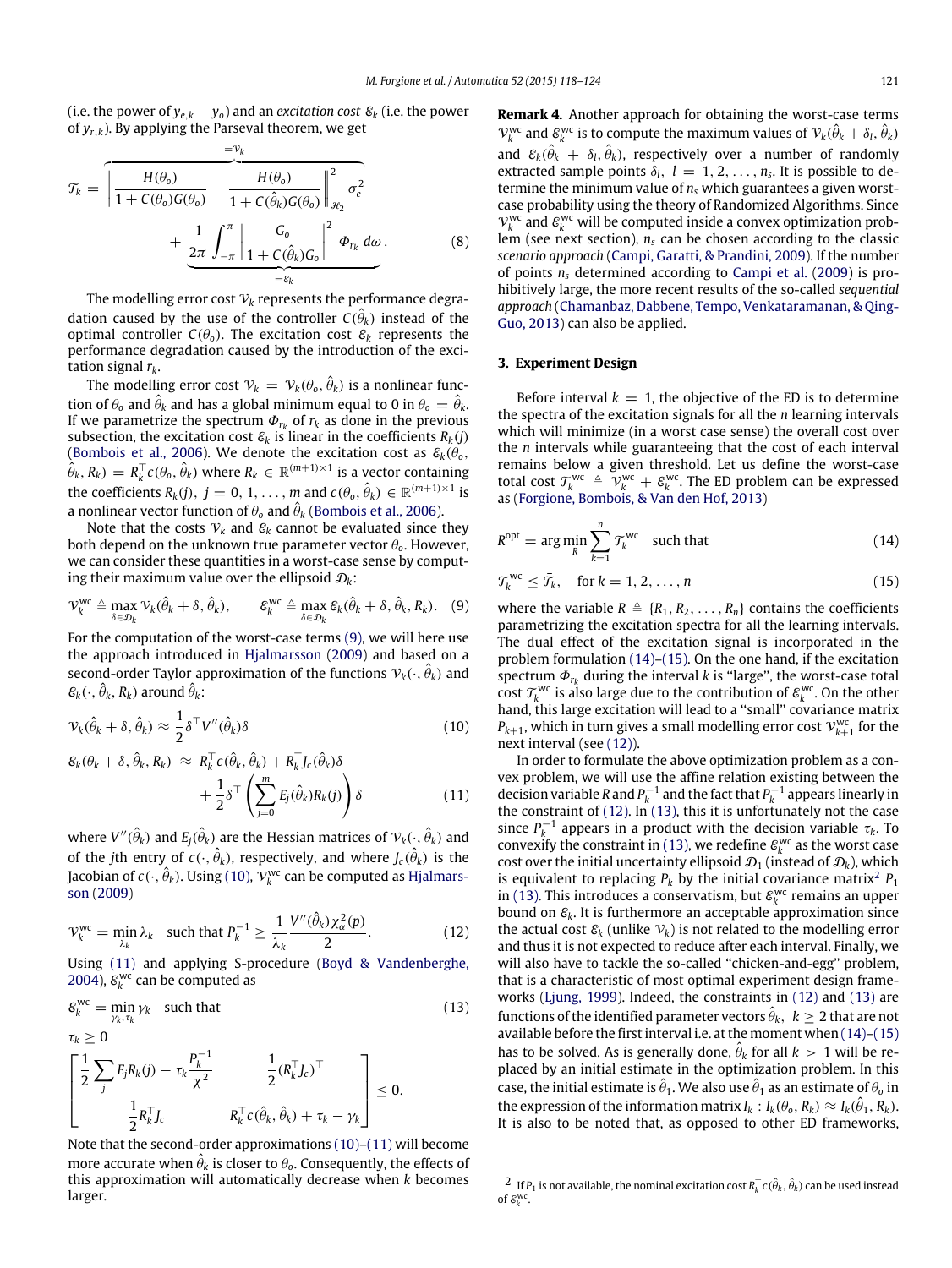the effects of the approximations introduced to tackle the chickenand-egg problem (and of the replacement of  $P_k$  by  $P_1$  in [\(13\)\)](#page-3-7) will be mitigated by the receding horizon mechanism proposed later in this paper (see Section [4\)](#page-4-2).

**Proposition 5.** *Let us introduce n scalar variables*  $\lambda \triangleq {\lambda_1, \lambda_2, \ldots, \lambda_k}$  $\{\lambda_n\}$ , *n* scalar variables  $t \triangleq \{t_1, t_2, \ldots, t_n\}$ , *n* scalar variables  $\gamma \triangleq$  $\{\gamma_1, \gamma_2, \ldots, \gamma_n\},\$  *n* scalar variables  $\tau \triangleq \{\tau_1, \tau_2, \ldots, \tau_n\}$  and *n* ma*trix variables*  $Q \triangleq \{Q_1, Q_2, \ldots, Q_n\}, Q_k \in \mathbb{R}^{m \times m}$ *. Using* [\(12\)](#page-3-6) *(with*  $\hat{\theta}_k = \hat{\theta}_1$ ) and [\(13\)](#page-3-7) (with  $\hat{\theta}_k = \hat{\theta}_1$  and  $P_k = P_1$ ) to compute  $\mathcal{V}_k^{\text{wc}}$  and E wc *k respectively, the ED Problem* [\(14\)](#page-3-4)*–*[\(15\)](#page-3-5) *corresponds to the following convex semidefinite problem*

$$
R^{\text{opt}} = \arg\min_{R,\lambda,\gamma,\tau,Q} \sum_{k=1}^{n} \lambda_k + \sum_{k=1}^{n} \gamma_k \quad \text{such that} \tag{16}
$$

$$
\lambda_k + \gamma_k \le \bar{\mathcal{T}}_k \tag{17}
$$

$$
\overbrace{P_{k-1}^{-1} + I_k(\hat{\theta}_1, R_k)}^{\mathsf{K}} \ge t_k \frac{\chi_\alpha^2(p)V''(\hat{\theta}_1)}{2} \tag{18}
$$

$$
\left[\frac{1}{2}\sum_{j} E_{j}R_{k}(j) - \tau_{k}\frac{P_{1}^{-1}}{\chi^{2}} \qquad \frac{1}{2}(R_{k}^{\top}J_{c})^{\top} \right] \leq 0
$$
\n
$$
\left[\frac{1}{2}R_{k}^{\top}J_{c} \qquad \qquad R_{k}^{\top}c(\hat{\theta}_{1},\hat{\theta}_{1}) + \tau_{k} - \gamma_{k}\right] \leq 0
$$

$$
\begin{bmatrix} \lambda_k & 1 \\ 1 & t_k \end{bmatrix} \ge 0
$$
 (19)

$$
\begin{bmatrix}\nQ_k - A^\top Q_k A & C_k^\top - A^\top Q_k B \\
C_k - B^\top Q_k A & D_k + D_k^\top - B^\top Q_k B \\
for k = 1, ..., n\n\end{bmatrix} \ge 0
$$
\n(20)

 $\text{with } A = \begin{bmatrix} 0 & 0 \\ I_{m-1} & 0 \end{bmatrix}, B = \begin{bmatrix} 1 & 0 & \cdots & 0 \end{bmatrix}, C_k = \begin{bmatrix} R_k(1) & R_k(2) & \cdots & R_k(m) \end{bmatrix}$ *and*  $D_k = \frac{R_k(0)}{2}$ .

**Proof.** The objective function [\(16\)](#page-4-3) is the sum of the worst case modelling error costs λ*<sup>k</sup>* and excitation costs γ*k*. The LMIs [\(19\)](#page-4-4) guarantee the conditions  $\lambda_k \geq 0$ ,  $t_k \geq 0$  and  $t_k \geq \frac{1}{\lambda_k}$  simultaneously. This in turn implies that [\(18\)](#page-4-5) is equivalent to the constraint in [\(12\).](#page-3-6) Finally, [\(20\)](#page-4-6) guarantees that  $\Phi_{r_k}(\omega) \geq 0, \ \forall \omega$  as an application of the positive real lemma (see [Jansson](#page-6-15) [&](#page-6-15) [Hjalmarsson,](#page-6-15) [2005\)](#page-6-15).

#### <span id="page-4-2"></span>**4. Receding horizon**

By solving the optimization problem [\(16\)–\(20\)](#page-4-3) before the first interval we can design not only the spectrum  $\varPhi_{r_1}^{\text{opt}}$  of the signal  $r_1$ that will be applied during this first interval, but also the spectra of the excitation signals  $r_2, r_3, \ldots, r_n$  for all the following intervals. During the first interval, we generate a signal  $r_1$  having the desired spectrum  $\Phi_{r_1}^{\text{opt}}$  and apply this signal as excitation to the loop  $[C(\hat{\theta}_1)$  *S*<sub>0</sub>]. After the execution of this first interval, the data  $Z_1$ are collected and a new parameter vector  $\hat{\theta}_2$  is identified using [\(2\).](#page-2-5) Based on  $\hat{\theta}_2$ , a new controller  $C(\hat{\theta}_2)$  is designed and applied to the true system *S<sup>o</sup>* (after the robust stability check). We could then proceed with interval 2 by applying to the closed loop [ $C(\hat{\theta}_2) - S_o$ ]a signal  $r_2$  having the spectrum  $\varPhi_{r_2}^{\mathrm{opt}}$  obtained from the solution of the previous optimization problem. However, we here propose to redesign the spectra  $\Phi_{r_k}$  for  $k = 2, 3, ..., n$  using the newly identified parameter vector  $\hat{\theta}_2$ . This parameter vector is indeed a more accurate estimate of  $\theta_o$  than the initial estimate  $\hat{\theta}_1$  since it has been estimated with twice more data (and consequently  $P_2 < P_1$ ).

Consequently, evaluating  $\varepsilon_k^{wc}$  at interval  $k \geq 2$  as the worst case of  $\varepsilon_k$  over the new uncertainty ellipsoid  $\mathcal{D}_2$  is less conservative than doing it over  $\mathcal{D}_1$ . Moreover, replacing  $\theta_o$  and  $\hat{\theta}_k$  (for  $k > 2$ ) by  $\hat{\theta}_2$ instead of  $\hat{\theta}_1$  is also more appropriate in order to tackle the chicken and egg problem since  $\hat{\theta}_2$  will be generally closer to  $\theta_o$  and  $\hat{\theta}_k$  (for  $k > 2$ ) than  $\hat{\theta}_1$ .

For the reasons above, the spectra  $\Phi_{r_k}$ ,  $k = 2, 3, ..., n$  will be redesigned solving a similar ED problem as the one presented in Section [3,](#page-3-0) but using the new estimate  $\hat{\theta}_2$  and its covariance matrix  $P_2$  to evaluate  $\varepsilon_k^{\text{wc}}$  and to deal with the chicken-and-egg problem. This spectrum redesign procedure, inspired by the receding horizon mechanism in MPC control [\(Maciejowski](#page-6-22) [&](#page-6-22) [Huzmezan,](#page-6-22) [1997\)](#page-6-22), will be performed after each interval. Note that a similar mechanism for the adaptive solution of an ED problem was adopted in [Stigter,](#page-6-23) [Vries,](#page-6-23) [and](#page-6-23) [Keesman](#page-6-23) [\(2006\)](#page-6-23).

<span id="page-4-5"></span><span id="page-4-3"></span>Owing to the spectrum redesign procedure, the effects of the approximations on the obtained spectra will become smaller after each interval and the obtained spectra will become increasingly more effective to achieve the ED objectives. Note that even though the effect of the approximation may be significant for the very first intervals, our approach will still lead to models having and increasing accuracy. This is indeed guaranteed whatever the excitation signal, as long as it is chosen (like in our case) as filtered white noise.

<span id="page-4-6"></span><span id="page-4-4"></span>**Remark 6.** In principle, a better performance could always be obtained by reducing the interval length *N*. The controller and the excitation signals could be updated more frequently using a more recent parameter estimate. In this sense, the best choice would be to set *N* to just one time step. However, in the ED procedure we made use of properties of prediction error identification which are asymptotic in *N*. Therefore, we need to choose *N* sufficiently large for these properties to hold. Dropping this condition would lead to the same (generally untractable) formulations obtained in the actively adaptive learning algorithms [\(Pronzato](#page-6-12) [et al.,](#page-6-12) [1996\)](#page-6-12). It is hard to quantify the effect of the interval length *N* on the overall performance in analytical form. Simulation results with different values of *N* will be presented in the next section.

<span id="page-4-1"></span>**Remark 7.** The situation described in [Remark 3](#page-2-6) where the robust stability check fails for the controller  $C_{k+1}$  and  $C_k$  is kept for the interval  $k + 1$  may be a symptom that the identified model  $M_{k+1}$ is for some unexpected reason rather poor. In this circumstance, the result of the ED procedure (which is based on such model) may also be very inaccurate. The excitation signal  $r_{k+1}$  can be set in this case to a white noise signal having the maximum allowed power. By doing so, the accuracy of the model *Mk*+<sup>2</sup> will increase in all the directions and the problem most likely will not occur at the next iteration.

#### <span id="page-4-0"></span>**5. Simulation study**

The framework is applied in this section to a simulation example. We consider a Box-Jenkins (BJ) model structure  $\mathcal{M}$  =  ${M(\theta), \theta \in \mathbb{R}^6}$ . A model  $M(\theta)$  in this structure has  $G(q^{-1}, \theta) =$  $heta_1q^{-1}+\theta_2q^{-2}$  $\frac{\theta_1 q^{-1} + \theta_2 q^{-2}}{1 + \theta_5 q^{-1} + \theta_6 q^{-2}}, \ H(q^{-1}, \theta) = \frac{1 + \theta_3 q^{-1}}{1 + \theta_4 q^{-1}}$  $\frac{1+\theta_3q^{-1}}{1+\theta_4q^{-1}}$ . The true system  $S_0 = M(\theta_0)$ is described by  $\theta_o = [0.8 \ 0 \ 0 \ -0.6 \ 0.985 \ 0.819]^\top$  and the variance of *e* is  $\sigma_e^2 = 1$ . The initial model is  $M(\theta_1)$  with  $\hat{\theta}_1 =$  $[0.676 \quad 0.464 \quad 0.099 \quad 0.6 \quad 1.24 \quad 0.858]^\top$ . The initial covariance matrix  $P_1$  is

|  | $\Gamma$ 0.044 | $-0.022$ |          |        | 0.007    | $-0.009$ <sup>-</sup> |  |
|--|----------------|----------|----------|--------|----------|-----------------------|--|
|  | $-0.022$       | 0.056    | $\Omega$ |        | 0.008    | 0.003                 |  |
|  |                |          | 0.0006   | 0.0004 | $\Omega$ |                       |  |
|  |                | $\theta$ | 0.0004   | 0.0004 | 0        |                       |  |
|  | 0.007          | 0.008    | O        |        | 0.007    | $-0.003$              |  |
|  | $-0.009$       | 0.003    | $\Omega$ | 0      | $-0.003$ | 0.005                 |  |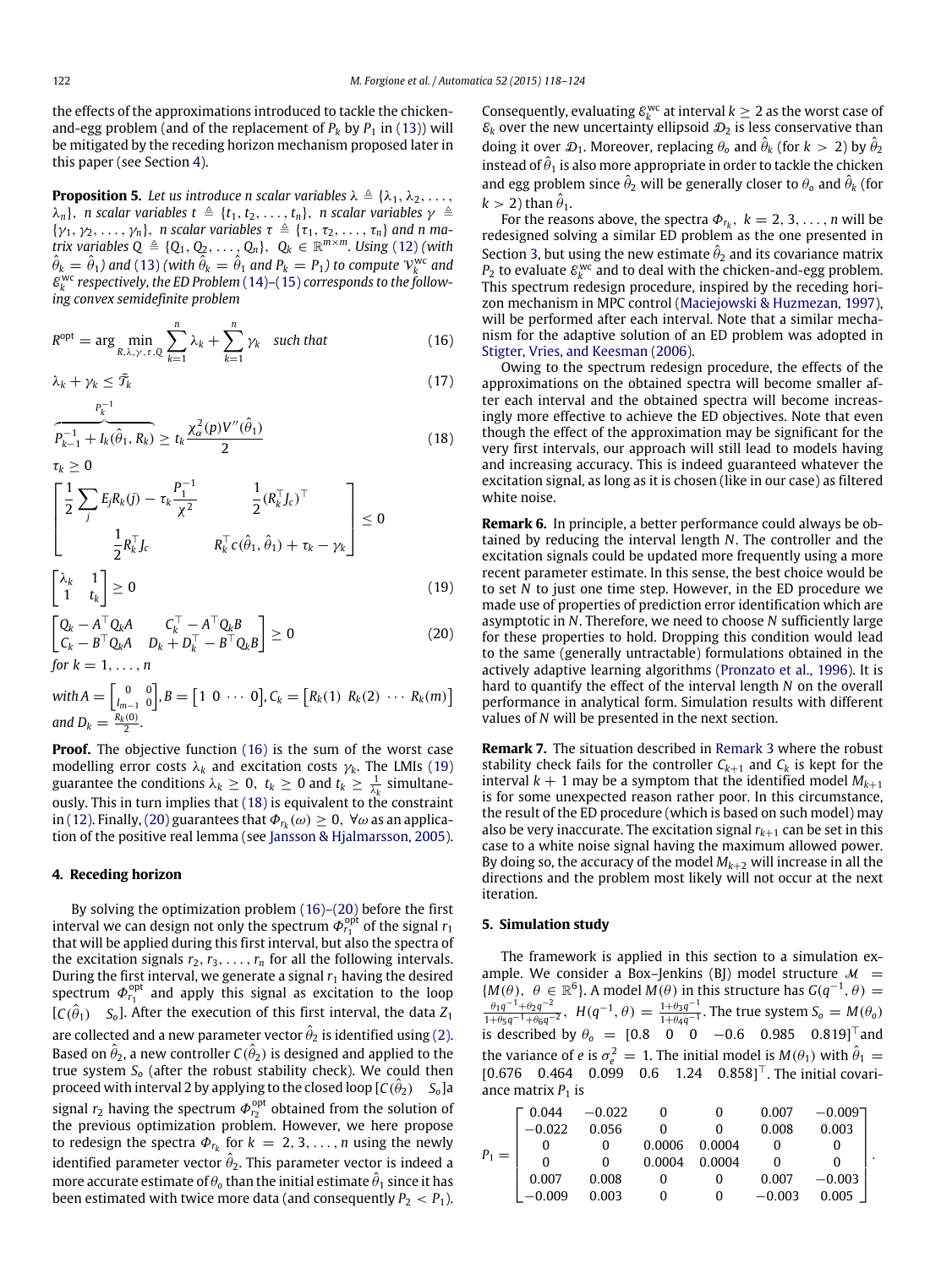<span id="page-5-0"></span>

**Fig. 2.** Spectra  $\Phi_k^r$  solution of the first ED problem in Case 1.

<span id="page-5-1"></span>

**Fig. 3.** Spectra  $\Phi_k^r$  of the excitation signals actually applied to the system in Case 1.

The controllers design function is the  $\mathcal{H}_2$  criterion  $C(\hat{\theta}_k)$   $=$ arg min<sub> $K$ </sub>  $\mathbf{r}^{\prime}$  $\mathbf{r}$  $\frac{1}{2}$  $\frac{1}{2}$  $\frac{1}{2}$  $\parallel$ Г  $H(\hat{\theta}$ *k*)  $1 + KG(\hat{\theta}$ *k*)  $\sqrt{\beta}KH(\hat{\theta}_k)$  $1 + KG(\hat{\theta}_k)$ ⊤  $\overline{\phantom{a}}$ I  $\parallel$ 2  $\mathcal{H}_2$ with  $\beta = 0.1$ . The

initial controller is thus  $C_1 = C(\hat{\theta}_1)$ . The worst-case terms are computed with probability  $\alpha = 0.99$ .

For the first case considered (Case 1), the total time *N*<sub>tot</sub> is divided into  $n = 12$  intervals having equal length  $N = 200$ . The constraints on the worst case total cost are set to  $\bar{\tau}_k = \bar{\tau}^h = 0.7$ for  $k = 1, ..., 6$  and  $\bar{T}_k = \bar{T}^l = 0.005$  for  $k = 7, ..., 12$ .

A first ED problem based on the initial model is performed before the execution of interval 1 and the optimal sequence of excitation spectra  $\{\Phi_{r_1}, \Phi_{r_2}, \ldots, \Phi_{r_n}\}\$ is found. The first five spectra of this sequence are reported in [Fig. 2.](#page-5-0) The following spectra are zero up to numerical precision. An excitation signal  $r_1$  with spectrum  $\mathit{\Phi_{r_1}}$  is generated and the interval 1 is performed using this excitation signal.

After the execution of the first interval, the data  $Z_1$  are collected and used to estimate the parameter  $\hat{\theta}_2$  and its covariance  $P_2$ . Following, the controller  $\mathcal{C}_2 = \mathcal{C}(\hat{\theta}_2)$  is also designed and the robust stability of the uncertain closed loop system  $[C_2 M(\hat{\theta}_2 + \delta)]$  with  $\delta \in \mathcal{D}_2$  is verified using the robust stability tools in [Bombois](#page-6-16) [et al.](#page-6-16) [\(2001\)](#page-6-16). Subsequently, a new ED problem involving the remaining intervals is formulated and solved. The result is a new sequence of excitation spectra  $\{\boldsymbol{\Phi}_{r_2}, \boldsymbol{\Phi}_{r_3}, \dots, \boldsymbol{\Phi}_{r_n}\}$ . The first element of this sequence is used to realize the excitation signal  $r_2$  implemented in the interval 2 and the procedure is iterated for all the following intervals.

The spectra of the excitation signals actually fed to the system in the RH implementation are reported in [Fig. 3.](#page-5-1) Note that these spectra are significantly different from the ones computed before the first interval [\(Fig. 2\)](#page-5-0). Furthermore, only the spectra relative to the first 3 intervals are non-zero. Owing to the RH mechanism, the algorithms detects that the excitation in the intervals 4 and 5 is no longer required. By removing the excitation in these intervals, the overall performance improves significantly.

<span id="page-5-2"></span>

**Fig. 4.** Total cost  $\mathcal{T}_k$  vs. time *t* in Case 1 ( $n = 12$ ), Case 2 ( $n = 6$ ), Case 3 ( $n = 4$ ) and Case  $4$  ( $n = 2$ ) intervals. The green circles denote the time instants corresponding to the start of a learning interval.

<span id="page-5-5"></span>

**Fig. 5.** Bode plot of  $G_0$ ,  $G(\hat{\theta}_1)$ ,  $G(\hat{\theta}_2)$ ,  $G(\hat{\theta}_3)$ ,  $G(\hat{\theta}_4)$ .

In the top left plot of [Fig. 4](#page-5-2) the *experimental total cost*  $\mathcal{T}_k^e$  is re-ported,<sup>[3](#page-5-3)</sup> together with the constraint  $\bar{\tau}_k$  and the worst case total cost  $\mathcal{T}_{k}^{\text{wc,RH}}$  of interval *k* dynamically constructed during the oper-ation.<sup>[4](#page-5-4)</sup>  $\mathcal{T}_{k}^{\text{wc, RH}}$  reaches the constraint  $\bar{\mathcal{T}}_{k}$  for the first three intervals and decreases in the following ones, so that it can satisfy the new level of the constraint for  $k = 7, \ldots, 12$ . The experimental total  $\cos t \mathcal{T}_k^e$  is always below  $\bar{\mathcal{T}}_k$  as expected.  $\mathcal{T}_k^e$  increases from interval 1 to 2, since more excitation is applied in the second interval. In the following intervals,  $\mathcal{T}_k^e$  decreases and is close to zero for  $k \geq 4$ .

In [Fig. 5](#page-5-5) the Bode diagrams of *G<sup>o</sup>* and of the identified models  $G(\hat{\theta}_1)$ ,  $G(\hat{\theta}_2)$ ,  $G(\hat{\theta}_3)$ ,  $G(\hat{\theta}_4)$  are reported. For the identified models, the 99% uncertainty region is indicated by the coloured area. The improvement of the models and the reduction of their uncertainty regions over the first four learning intervals is evident in this plot.

In order to investigate the influence of the interval length, we applied the ED framework to the same system in three more cases dividing the total time  $N_{\text{tot}} = 2400$  into  $n = 6$  intervals having equal length  $N = 400$  (Case 2), into  $n = 4$  intervals having equal length  $N = 600$  (Case 3), and into  $n = 2$  intervals having lengths  $N_1 = 1800, N_2 = 600$ , respectively (Case 4). The constraints  $\bar{T}_k$ are set to  $\bar{\tau}^h = 0.7$  in the first  $n/2$  intervals and to  $\bar{\tau}^l = 0.05$  for the last *n*/2 intervals.

<span id="page-5-3"></span> $\frac{3}{k}$   $\mathcal{T}_k^e$  is the sample-based approximation of total cost  $\mathcal{T}_k$ .

<span id="page-5-4"></span> $4 \tau_k^{\text{wc,RH}}$  is the worst-case total cost corresponding to the excitation signal actually applied in the interval *k*.